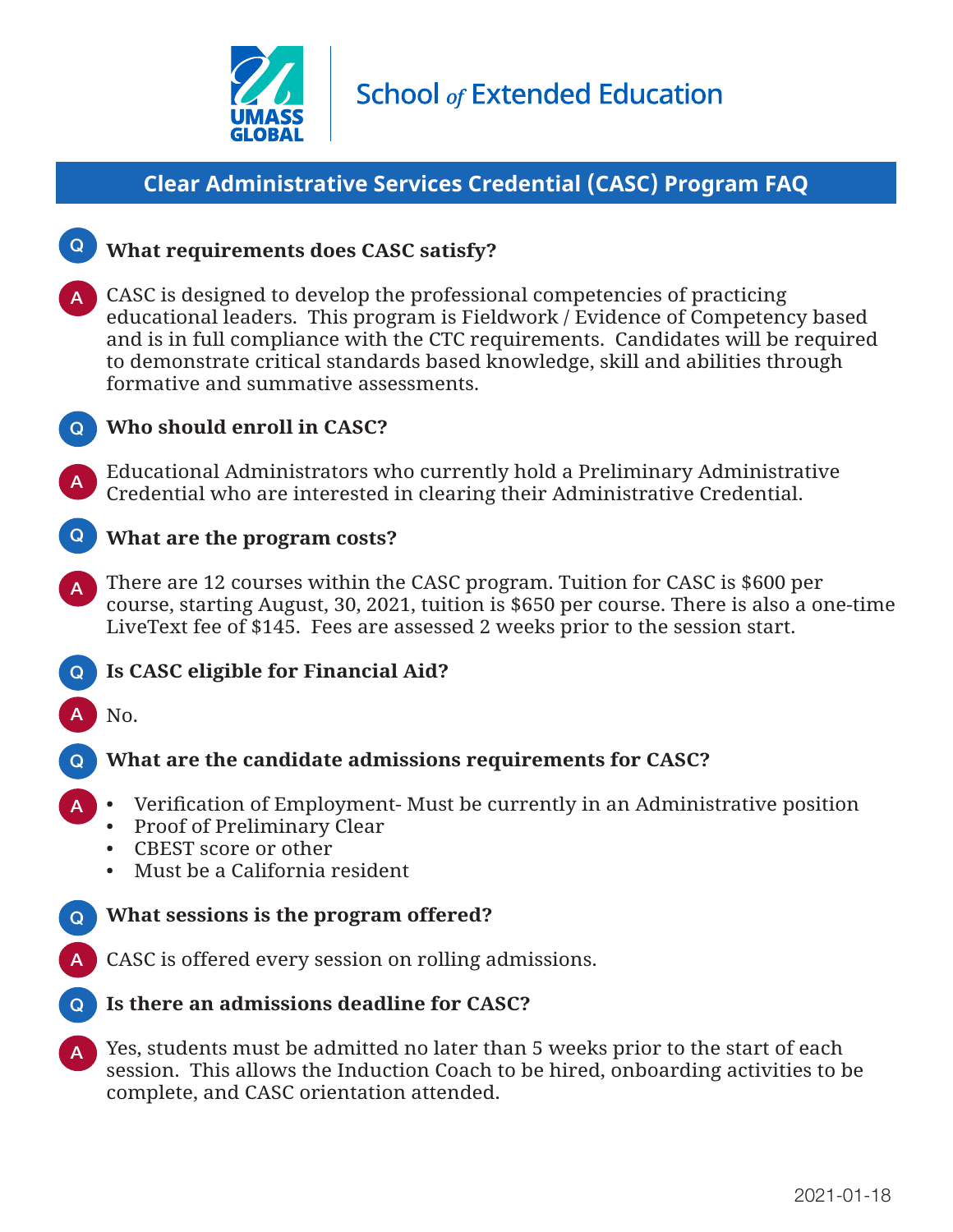## **How Do I apply for CASC?** Q



Students interested in applying will fill out the standard online application and select CASC.

A

#### **I've only completed one year as an administrator, can I still register in the**  Q **program?**

A Yes, all that is required is that you provide verification of your employment and your preliminary clear.



Students enrolled in CASC will be manually registered by The School of Extended Education. A

- **Because this is a fieldwork program, is each course "self-paced"?** Q
- No, CASC and course learning objectives are closely aligned to meet the CPSELs. The specific course activities and tools are used to properly document the coaching experience and the ongoing development of your Induction Portfolio. The Blackboard shell serves as the locations for loading completed tools and artifacts and as a communication tool between the candidate and Induction Coach. A

#### **How many hours/week will I need to allot for this program/course?** Q

- There are 40 hours/year of coaching required. This averages out to be approximately 4 hours/month for 10 months when two coaching sessions of about 2 hours each are planned for each month. Outside of the coaching hours, the amount of time spent reflecting, planning for administrative duties, and communicating with the Induction Coach will vary from one candidate to another. A
- **Can CASC courses be taken simultaneously?** Q
	- No, the course sequence is taken over 2 years. You will be continuously enrolled in the 12 courses that accompany your fieldwork and coaching.
- **What is the course drop policy for CASC?** Q
- The program follows the standard UMass Global drop policy. A

#### **What if I plan to pursue an Ed.D in Organizational Leadership, can I still enroll in the Clear Administrative Services Credential program as well?** Q

A Yes, after being offered admittance to the Ed.D program and identifying that you would like to also pursue CASC, enrollment coaches will work with you to provide the necessary documentation for admittance into CASC.